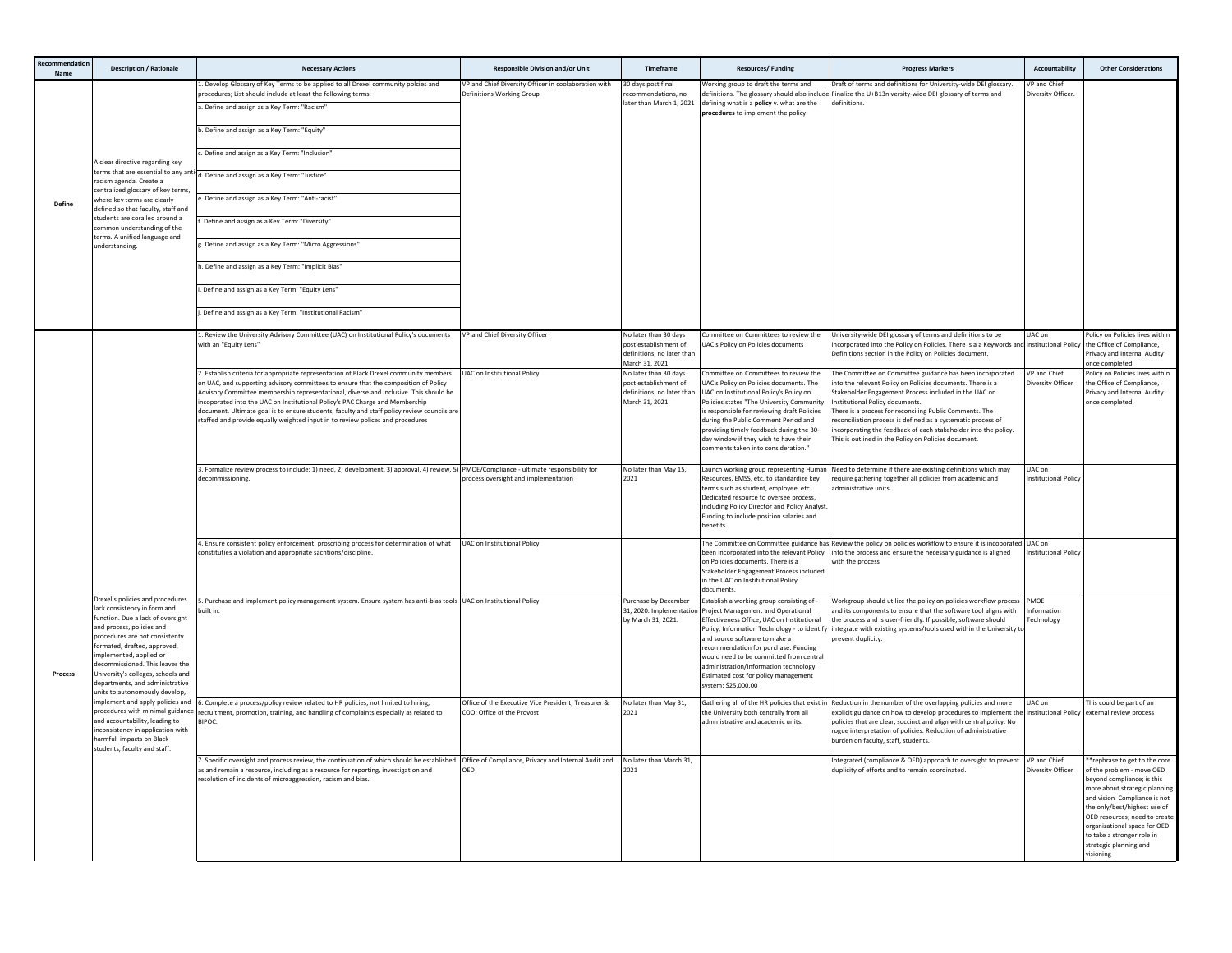|             |                                                                                                                                                                                                                                                                                                           | 8. Training on the Drexel policy on policies for the executive council and board members,<br>who are often engaged as the final approvers for policy (board has official final approval<br>of official policies).                                        | UAC on Institutional Policy & Human Resouces<br>Learning & Development             | Vo later than May 31,<br>2021 | Train executive council/board on the<br>Drexel's policy on policies. This should be<br>done by the UAC on Insitutional Policy for<br>consistency of message and context.                                                                                                                                                                                                                                                                                                              | dentify trainer experienced in working with executive leaders.<br>tecommending that we use the UAC on Institutional Policy for<br>consistency of message and context.                                 | UAC on<br>nstitutional Policy  | Board meeting timing; Social<br>distancing requirements (in-<br>person versus virtual).                          |
|-------------|-----------------------------------------------------------------------------------------------------------------------------------------------------------------------------------------------------------------------------------------------------------------------------------------------------------|----------------------------------------------------------------------------------------------------------------------------------------------------------------------------------------------------------------------------------------------------------|------------------------------------------------------------------------------------|-------------------------------|---------------------------------------------------------------------------------------------------------------------------------------------------------------------------------------------------------------------------------------------------------------------------------------------------------------------------------------------------------------------------------------------------------------------------------------------------------------------------------------|-------------------------------------------------------------------------------------------------------------------------------------------------------------------------------------------------------|--------------------------------|------------------------------------------------------------------------------------------------------------------|
|             |                                                                                                                                                                                                                                                                                                           | 9. Training & Technical Assistance (TTA) approach to implementation.                                                                                                                                                                                     | UAC on Institutional Policy, Human Resources<br>earning & Development              | No later than May 31,<br>2021 | Training in small/large group settings e.g.,<br>eminars, workshops, courses, to teach key<br>concepts/process followed by technical<br>assistance (targeted support) in the form of each quarter.<br>one-on-one consultation, small group<br>acilitation, web-based clearinghouse to<br>build capacity to create change. Folks could<br>be trained on the policy, develop an<br>mplementation plan, and then technical<br>assistance could be provided in support of<br>molementation | Set goals for number of trainings to be completed to ensure there<br>is steady training and updates for those trained. Document and<br>track the number of trainings/worshops scheduled and completed |                                |                                                                                                                  |
|             |                                                                                                                                                                                                                                                                                                           | Anti-racism Policy Statement                                                                                                                                                                                                                             | VP and Chief Diversity Officer                                                     | No later than March 1,        | Ensure alignment with the vision, mission                                                                                                                                                                                                                                                                                                                                                                                                                                             | Draft in hand by end of first quarter 2021                                                                                                                                                            |                                | CGC                                                                                                              |
|             |                                                                                                                                                                                                                                                                                                           | 2. Diversity of the Board of Trustees                                                                                                                                                                                                                    | Office of the President                                                            | 2021                          | and goals of the University.<br>Develop a recruiting strategy that includes<br>intentional considerations for members<br>from under-represented groups.                                                                                                                                                                                                                                                                                                                               | Progress made with the announcment of Angela Dowd-Burton<br>and Jerry Martin. Next marker should be announcement of<br>additional members, to include more BIPOC.                                     |                                |                                                                                                                  |
|             | To further its anti-racism agenda,<br>Drexel must establish NEW<br>policies aimed at eracticating<br>insitutional and systemic racism.<br>Polcies and procedures must be<br>developed that provide Drexel<br>standards in areas where racsism<br>is known or has the potential to<br>exist.               | 3. Doing Business with and Investment in Partners that support anti-racism                                                                                                                                                                               | Office of the Executive Vice President, Treasurer &<br>COO                         |                               | Include as part of a larger procurement<br>strategy related to the univeristy's goals<br>and objectives.                                                                                                                                                                                                                                                                                                                                                                              | dentification and communication of new strategy and policy                                                                                                                                            |                                |                                                                                                                  |
|             |                                                                                                                                                                                                                                                                                                           | 4. Using Social Media to promote anti-racism                                                                                                                                                                                                             | VP and Chief Diversity Officer                                                     |                               | Include as part of a larger communication<br>strategy related to the univeristy's goals<br>and objectives.                                                                                                                                                                                                                                                                                                                                                                            | Communication regarding current issue and our policy                                                                                                                                                  |                                |                                                                                                                  |
| Draft       |                                                                                                                                                                                                                                                                                                           | 5. Faculty Tenure and Retention                                                                                                                                                                                                                          | Office of Faculty Affairs                                                          |                               | Ensure that an equity lens is applied to<br>existing and future efforts.                                                                                                                                                                                                                                                                                                                                                                                                              |                                                                                                                                                                                                       |                                |                                                                                                                  |
|             |                                                                                                                                                                                                                                                                                                           | 6. Senior Administrator Search Committees                                                                                                                                                                                                                | Office of the Executive Vice President, Treasurer &<br>COO; Office of the Provost  |                               | Develop guidance for search committees.<br>This may be accomplished with an overall<br>guidance on the committees formation<br>which could be used universally across all<br>Drexel administrative and academic units.                                                                                                                                                                                                                                                                |                                                                                                                                                                                                       |                                | Should these best practices<br>apply to all search<br>committees?                                                |
|             |                                                                                                                                                                                                                                                                                                           | 7. Speakers on Campus                                                                                                                                                                                                                                    | VP and Chief Diversity Officer                                                     |                               | Develop criteria for hiring a speaker to<br>ensure alignment and support of the<br>University's goals and objectives.                                                                                                                                                                                                                                                                                                                                                                 |                                                                                                                                                                                                       |                                |                                                                                                                  |
|             |                                                                                                                                                                                                                                                                                                           | 8. Annual Anti-racism Training for all Drexel trustees, students, faculty, staff and thrid<br>parties.                                                                                                                                                   | Human Resources and VP and Chief Diversity Officer                                 |                               | Convene a working group that includes<br>Human Resources/Learning & Development Career Pathway.<br>and relevant stakeholders to determine the<br>content of the anti-racism training. Anti-<br>racism training becomes a required<br>compliance training for all faculty, students<br>and professional staff. Executive<br>ommittee/board should participate in anti-<br>racism training that is consistent with the<br>rest of the University community.                             | Update the Diversity, Equity and Inclusion Learning Bundle on                                                                                                                                         |                                |                                                                                                                  |
|             |                                                                                                                                                                                                                                                                                                           | . Develop a communication plan to roll out the UAC on Institutional Policy's process                                                                                                                                                                     | UAC on Institutional Policy                                                        | Vo later than March 31,       | There is a Policy Communication Plan                                                                                                                                                                                                                                                                                                                                                                                                                                                  | All of the administrative and academic units are trained on the                                                                                                                                       | UAC on                         | olicy on Policies lives within                                                                                   |
|             |                                                                                                                                                                                                                                                                                                           | pilot, communication, etc.)                                                                                                                                                                                                                              |                                                                                    | 2021                          | ncluded in the UAC on Institutional Policy<br>documents. Dissemination plan to publish<br>and conduct training for all administrative<br>and academic units on the Policy on<br>olicies                                                                                                                                                                                                                                                                                               | Policy on Policies                                                                                                                                                                                    | stitutional Policy             | the Office of Compliance,<br>Privacy and Internal Audit once<br>completed.                                       |
|             |                                                                                                                                                                                                                                                                                                           | 2. Implement a central repository (intranet) and website (internet) for all University<br>policies and procedures.                                                                                                                                       | UAC on Institutional Policy                                                        |                               | Centralized repository for all University-<br>vide policies                                                                                                                                                                                                                                                                                                                                                                                                                           |                                                                                                                                                                                                       |                                | Is this accomplished through<br>the policy management                                                            |
| Communicate | Drexel's policies and proedures ar<br>often not formalized. Where<br>olicies are fomalized, they are<br>ften not publicized or easily<br>ccesible by community members<br>which leads to distrust, and the<br>ppearance of bias, assumptions<br>of bias, or actual bias in the<br>application of polcies. | . Require all University schools, colleges, departments and programs to publicize policies UAC on Institutional Policy<br>and guidelines through a standardized University mechanism.                                                                    |                                                                                    |                               | Convene a working group to collect and<br>review of all policies in all academic and<br>dministrative units to ensure that they<br>align with the central policies.                                                                                                                                                                                                                                                                                                                   |                                                                                                                                                                                                       |                                | software?                                                                                                        |
|             |                                                                                                                                                                                                                                                                                                           | 4. Introduce a requisite level of transparency into defined and publicized procedures such UAC on Institutional Policy<br>that community members can clearly understand the processes in which they are<br>involved, and how determinations are reached. |                                                                                    |                               | This is defined in the Policy on Policies in<br>that there are instructions on the<br>completion of the team for policy creation.<br>We need to provide clearer guidance in the<br>development of procedures related to the<br>implementation of policies, so as to not<br>usurp the integrity of the policy.                                                                                                                                                                         |                                                                                                                                                                                                       |                                |                                                                                                                  |
|             |                                                                                                                                                                                                                                                                                                           | 4 Publicize the Policy on Policies (once finalized).                                                                                                                                                                                                     | <b>UAC on Institutional Policy</b>                                                 |                               | Dissemination plan to publish and conduct<br>training for all administrative and academi<br>units on the Policy on Policies                                                                                                                                                                                                                                                                                                                                                           |                                                                                                                                                                                                       |                                |                                                                                                                  |
|             |                                                                                                                                                                                                                                                                                                           | L. Equity Lens                                                                                                                                                                                                                                           | VP and Chief Diversity Officer; Office of Compliance,<br>rivacy and Internal Audit |                               | The equity lens is being applied in the<br>Policy on Policies documents. Periodic<br>compliance review to ensure process is<br>being followed.                                                                                                                                                                                                                                                                                                                                        |                                                                                                                                                                                                       | UAC on<br>Institutional Policy | Suggest consultants for Equity<br>Lens Review(s):<br>1.Anti-Oppression Resource<br>And Training Alliance (AORTA) |